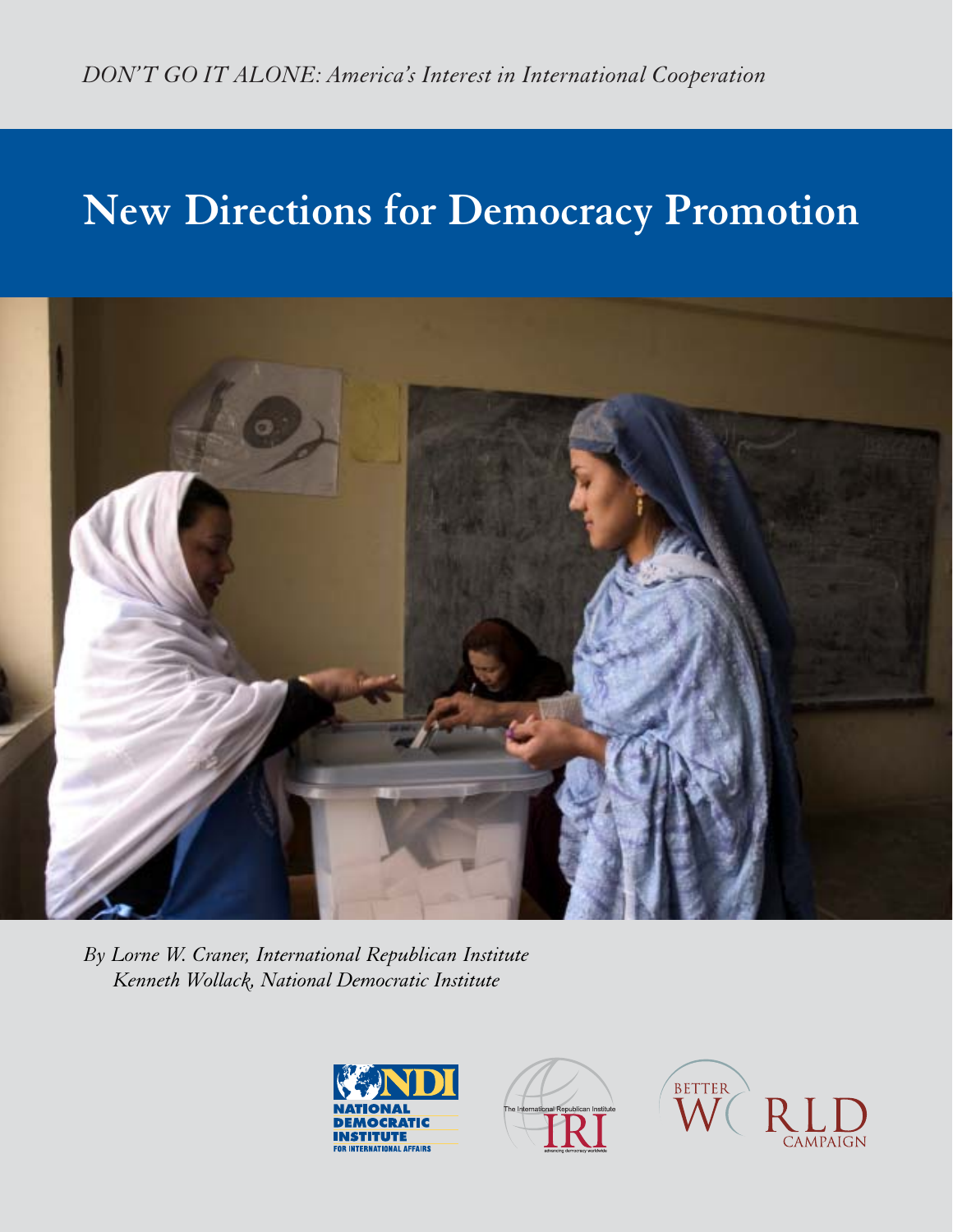Cover photo: A woman in Afghanistan casts her ballot in the country's historic 2004 presidential election.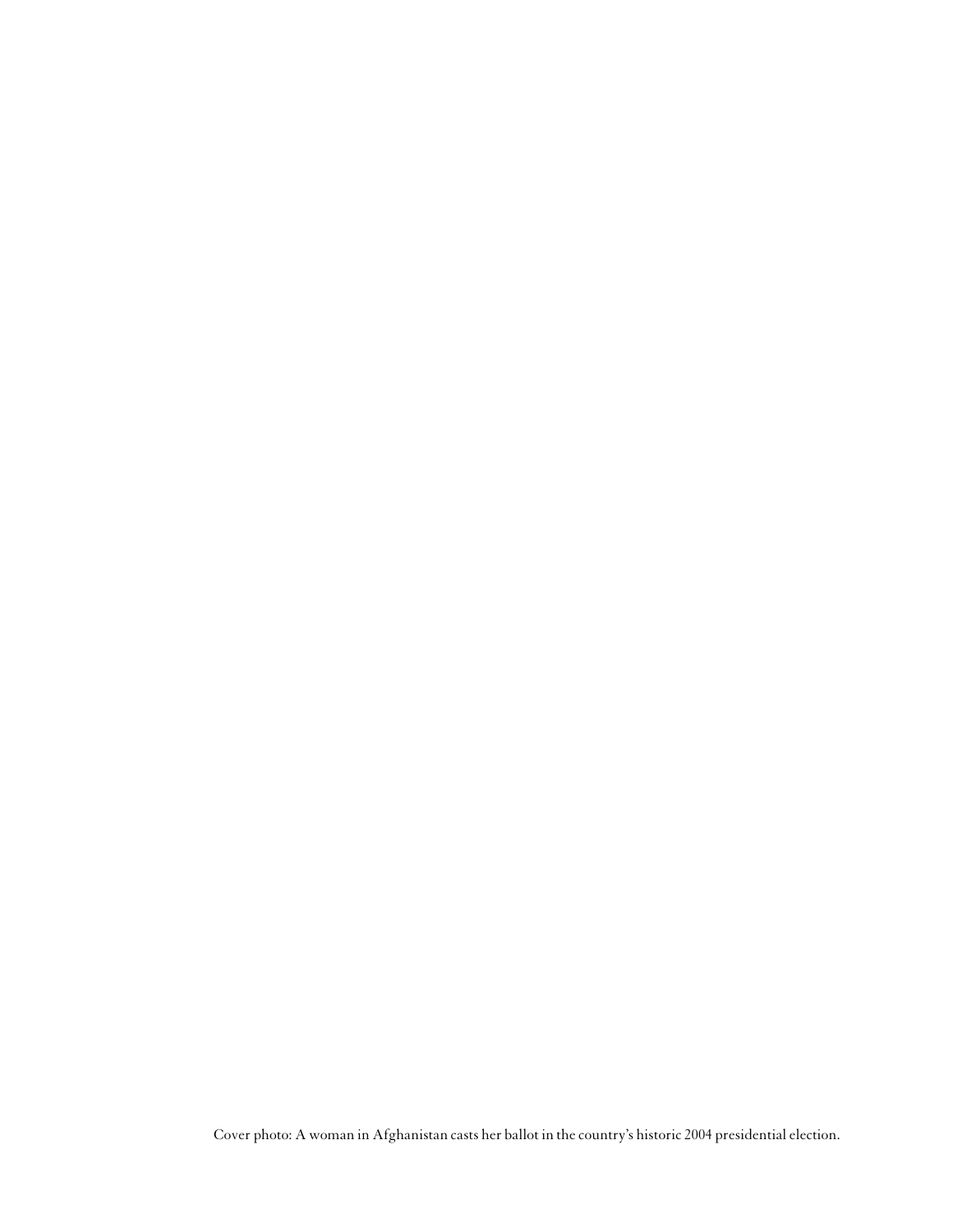The **Better World Campaign** works to strengthen the relationship between the United States and the United Nations through outreach, communications, and advocacy. We encourage U.S. leadership to enhance the UN's ability to carry out its invaluable international work on behalf of peace, progress, freedom, and justice. In these efforts, we engage policy makers, the media, and the American public to increase awareness of and support for the United Nations. To learn more, visit www.betterworldcampaign.org.

The **International Republican Institute (IRI)** is a nonprofit, nonpartisan organization committed to advancing freedom and democracy worldwide. For 25 years, IRI has been helping to spread democracy through trainings by volunteer experts from all over the world on political party and candidate development, good governance practices, civil society development, civic education, women's and youth leadership development, electoral reform and election monitoring, and political expression in closed societies. IRI is active in 70 counties with offices in 42 countries. To learn more, visit www.iri.org.

The **National Democratic Institute for International Affairs (NDI)** is a nonprofit organization working to strengthen and expand democracy worldwide. Calling on a global network of volunteer experts, NDI provides practical assistance to civic and political leaders advancing democratic values, practices, and institutions. NDI works with democrats in every region of the world to build political and civic organizations, safeguard elections, and to promote citizen participation, openness and accountability in government. To learn more, visit www.ndi.org.

*This paper was commissioned by the Better World Campaign, a sister organization of the United Nations Foundation, as part of a series of papers developed for the 2008 Presidential campaign and incoming administration. These papers offer strategies for enhancing international cooperation to address global challenges and advance U.S. interests. The views represented in the paper are those of the authors.*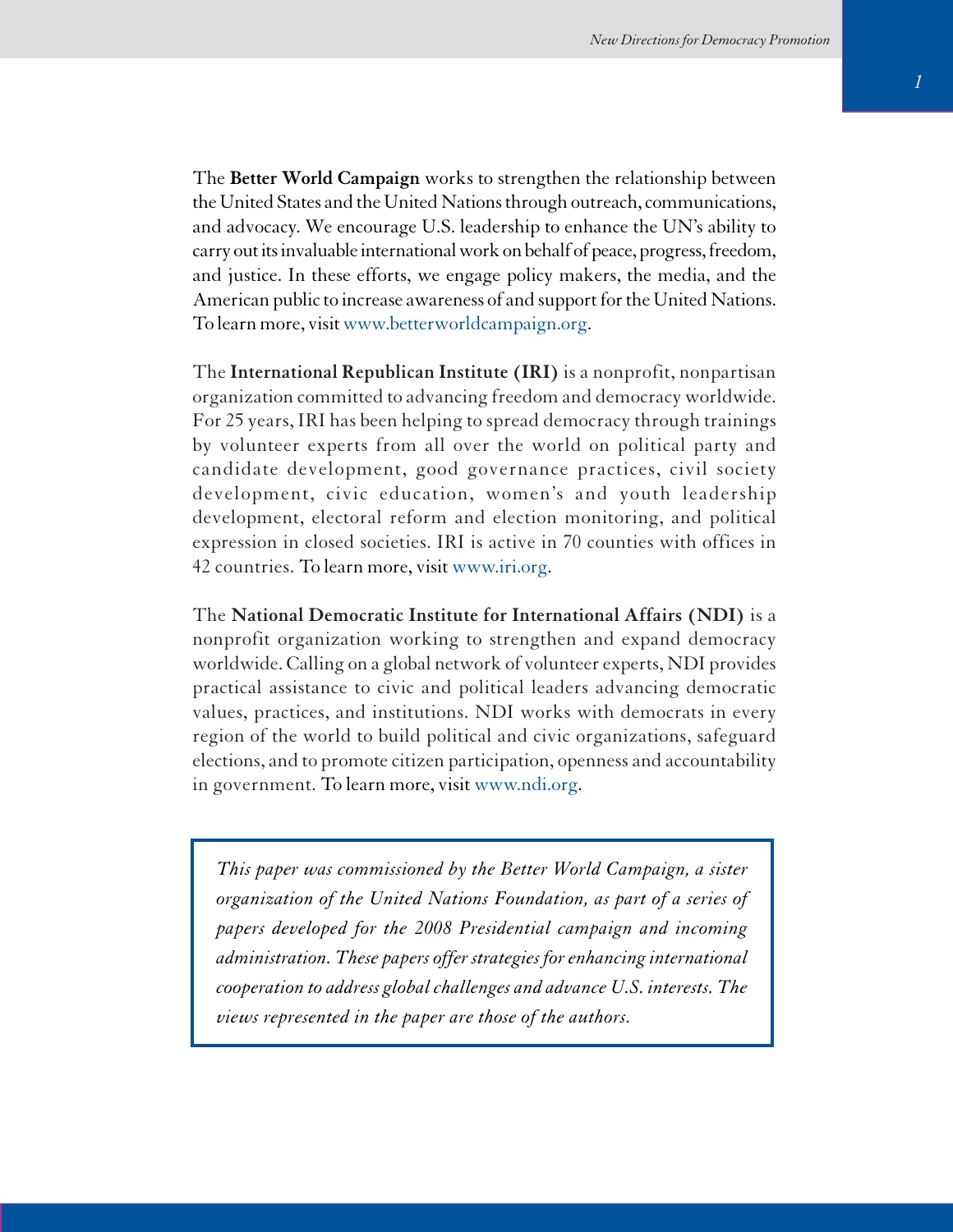#### *Executive Summary*

#### **New Directions for Democracy Promotion**

Despite the confusion and skepticism about U.S. democracy promotion efforts generated largely by the Iraq war and the outcome of elections in the Palestinian Authority, the United States must remain engaged in this important effort.

In recent decades, scores of countries have chosen to become democratic and the majority of people in every region of the world now believe that democracy is the best form of government. While democratic systems may be the standard that nations seek, achieving that standard and sustaining support for democratic governance can be a difficult process.

A critical challenge for new democracies is to deliver better lives to their populations. To be successful and maintain popular support, a democracy cannot be just a set of concepts or processes; it must be connected to economic prosperity and produce visible improvements, which are key factors in preventing alternatives, such as autocratic regimes, from gaining ground.

Democracies also provide the best alternatives for fostering peace across borders by maintaining internal stability and achieving economic and social development. The September 11 attacks increased the focus on failed states and those in conflict as potential breeding grounds for extremists. Democracies, with their focus on accountability, transparency, and pluralism, can help reduce extremism by allowing avenues for dissent, alternation of power, and protections for the rights of minorities.

However, "regime change" is not a goal or objective of democracy promotion. Rather, democracy is about choice-incremental improvements and reforms adopted at a pace set by each body politic. Democracy is also about much more than elections. The health and extent of democracies are judged as much by events and changes between elections when the substantive work of building democratic structures takes place.

Support for democracy has been a priority of U.S. foreign policy since the earliest days of the republic and has been on the agenda of almost every president since World War II. The U.S. government has taken a pluralistic approach to support for democracy promotion, allowing for diverse and complementary programming through the core institutes of the National Endowment for Democracy (NED), executive branch agencies, and contributions to multilateral institutions such as the United Nations.

For both our national interests and our ideals, the United States should remain engaged in democracy promotion. The next U.S. President should rejuvenate this core concept by implementing in his first 100 days a number of recommendations that would recommit the nation to international democratic principles and the promotion of democratic governance abroad, including:

- **Re-energizing U.S. alliances among democratically minded nations inside and outside of the United Nations, including within the UN's regional groupings;**
- **Committing diplomatic resources to fixing the UN's new Human Rights Council and/or expanding U.S. financial and political commitments to the UN's Office of the High Commissioner for Human Rights and its field-based operations;**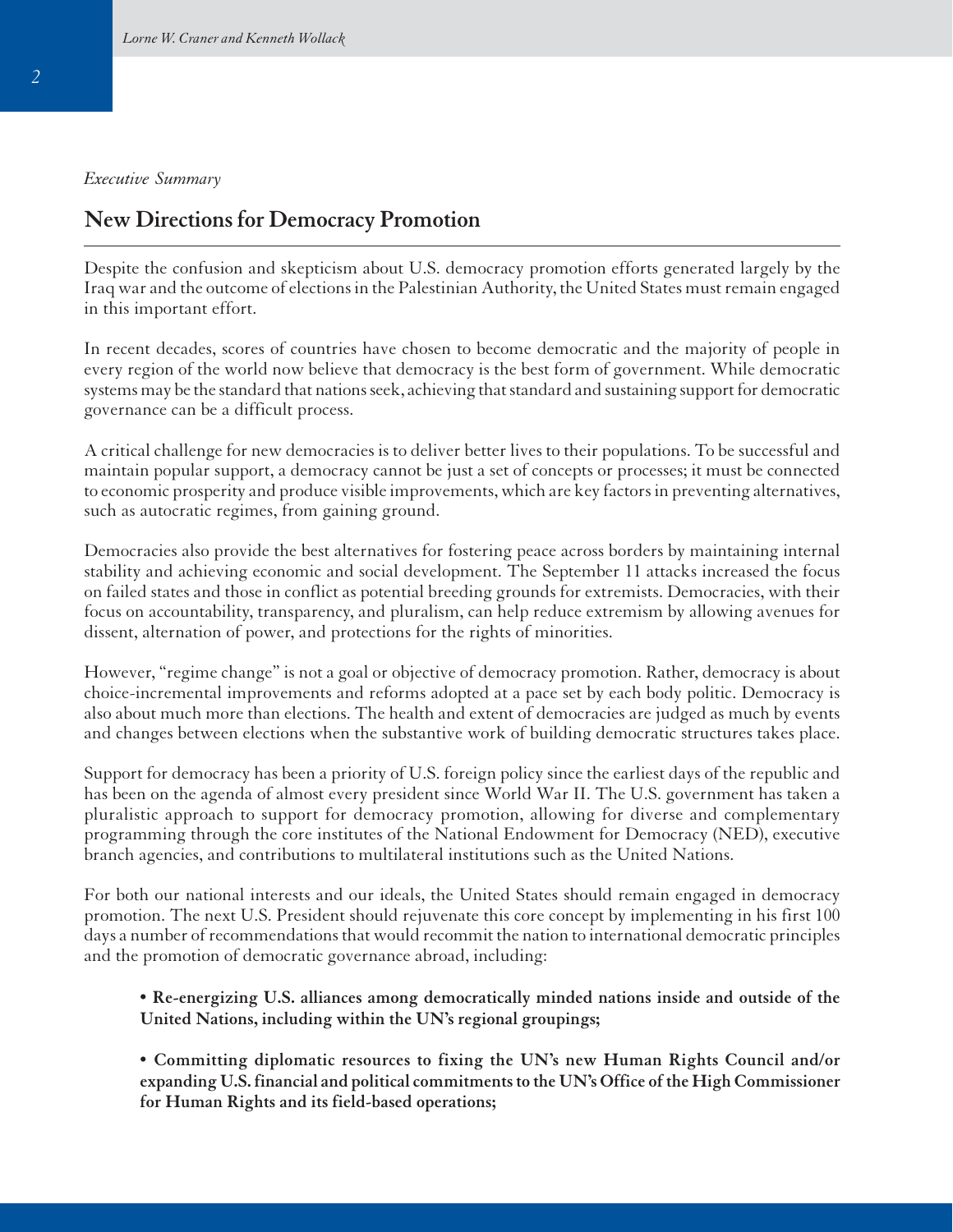**• Enshrining democracy promotion as one of the key pillars of U.S. foreign policy in the National Security Doctrine;**

**• Announcing continued or expanded funding for democracy support programs within various agencies of the U.S. government;**

**• Announcing continued support for and funding of the Millennium Challenge Corporation and the Community of Democracies;**

**• Announcing continued support for congressionally initiated funding for democracy support programs in Iraq; and**

**• Ensuring that the value of democracy promotion efforts is understood by American diplomats through extensive programs by the Foreign Service Institute and other mechanisms.**



In Punjab, Pakistan an interviewer asks a woman if she thinks her country is headed in the right direction. The IRI poll was conducted in May 2007.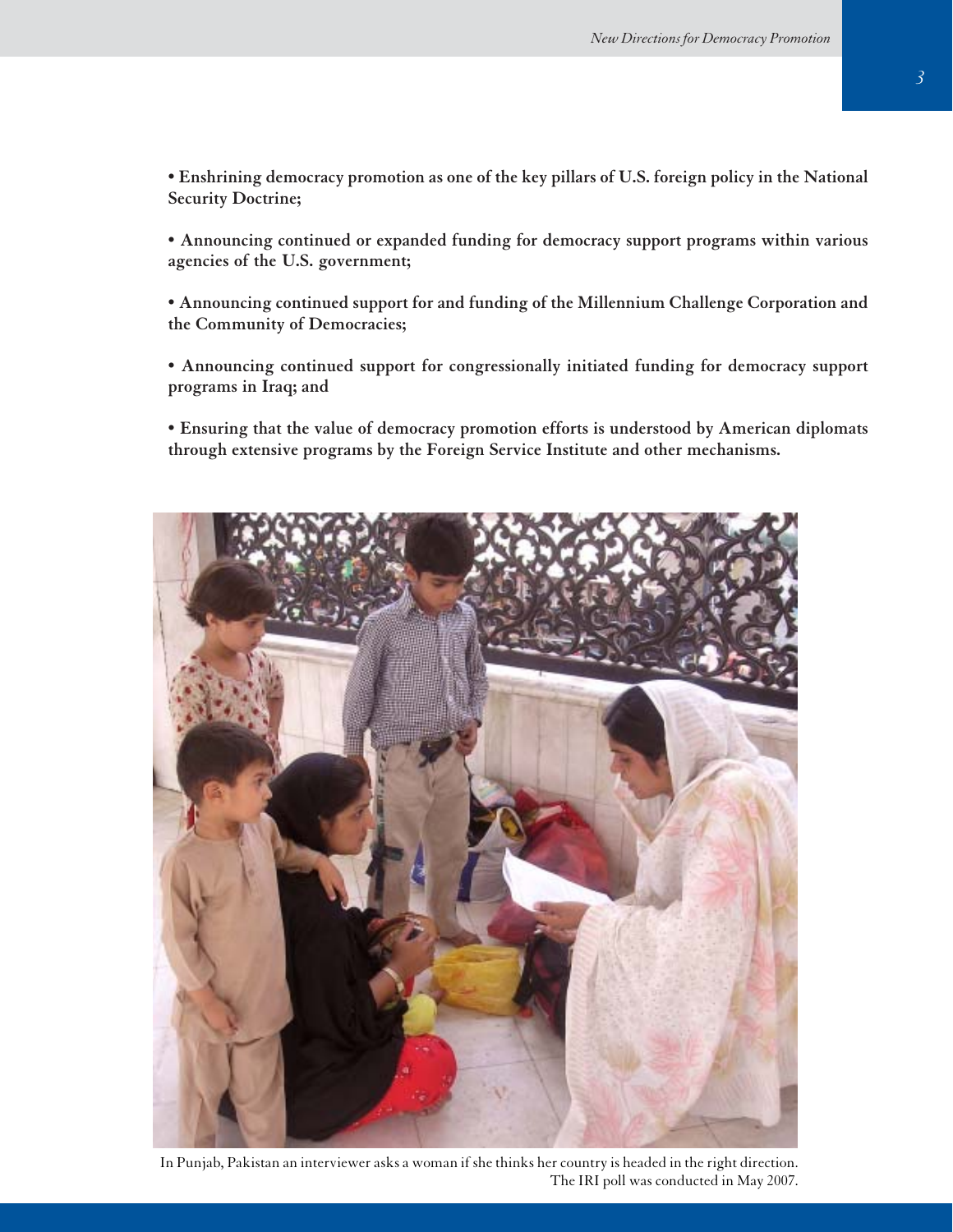The answer to today's threats ultimately lies in " creating an overall environment in which international cooperation can be emphasized, and human development and dignity can be advanced."



Ellen Johnson Sirleaf holds a campaign rally in Monrovia, Liberia. IRI and NDI monitored the 2005 elections in which Johnson Sirleaf was the first woman elected to lead an African nation.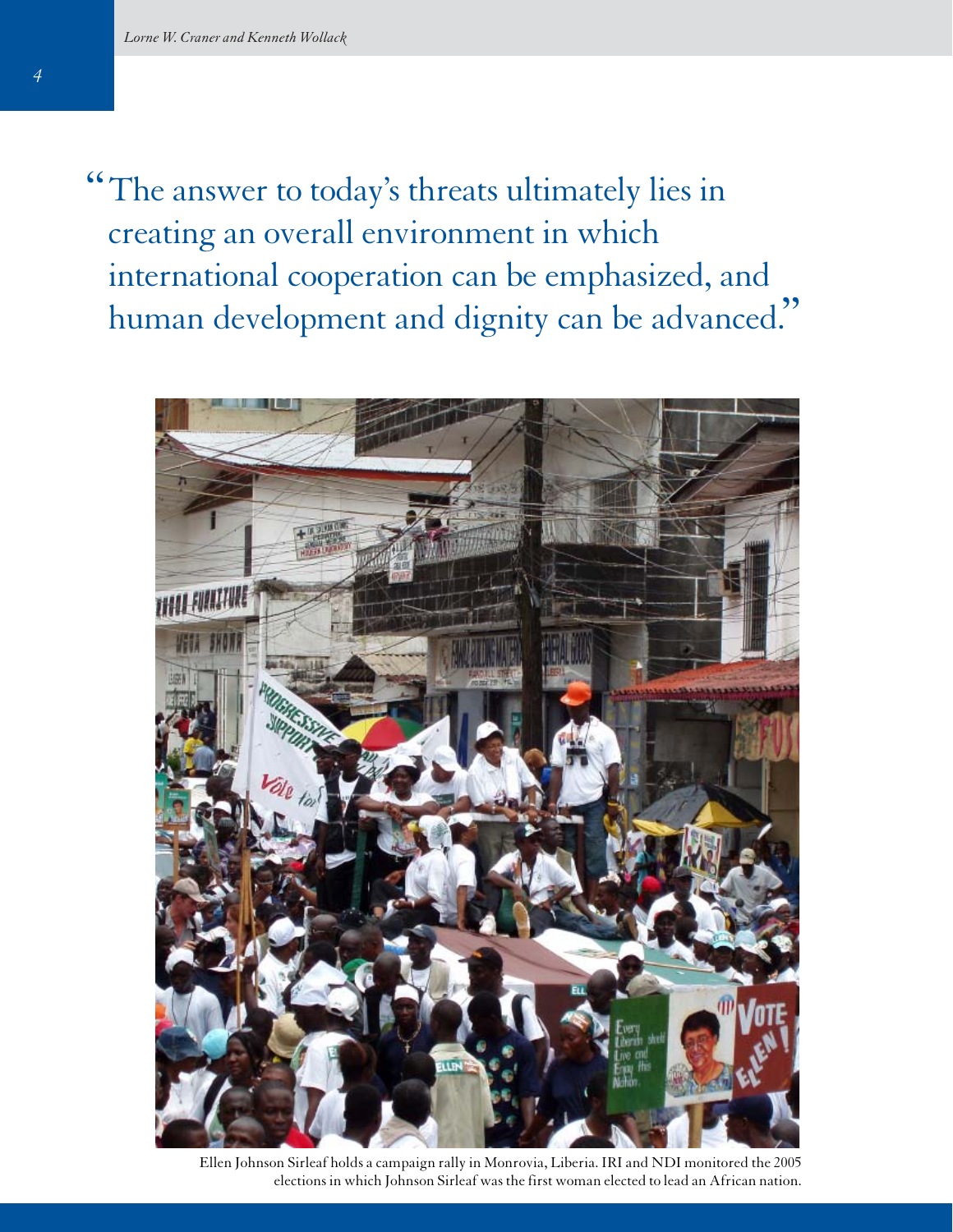## Defining Democracy

Primarily because of Iraq and the outcome of elections in the Palestinian Authority, there is confusion and skepticism about efforts by the United States to promote democracy abroad. There are those who now argue that advocating democracy is neither a smart nor an effective foreign policy. In this view, the United States should pursue a more "realistic" approach and focus on more narrow national security issues. In reality, however, if this country fails to speak up for and support democracy, we will abandon the foundation upon which America's national security is built.

Security is a complex achievement. It combines a hard and necessary defense with things that are less quantifiable, but no less important: principles, values, and relationships. All of these play a role in keeping this nation safe.

The answer to today's threats ultimately lies in creating an overall environment in which international cooperation can be emphasized, in which conflict can be reduced, and in which human development and dignity can be advanced.

While democracy is a universal concept with varied manifestations, its advantages over other forms of government have come to be accepted globally in recent decades. Scores of countries have adopted the system, particularly since 1975, and a majority of people in every region of the world now believes that democracy is the best form of government, according to the "World Values Surveys" and other sources.

At its heart, democracy is legitimate governmental authority that derives from a body of citizens, regardless of gender, race, religion, national, ethnic, or social origin, or political or other opinion. The oldest democracies in the world share much history, but their institutional manifestations of democratic principles are quite different and the scores of countries that have become free show that each democratic system is unique.

What they have in common are the basic concepts of democratic governance. These include the ability to participate directly in government and public affairs and to choose, through genuine elections, representatives to occupy elective office and exercise the powers of government. They also include the ability to benefit from structures of accountability (including the legislature/parliament and the rule of law), the ability to exercise freedom of association and expression, and otherwise enjoy respect for human rights and equality of treatment. As more democracies have developed, it has become apparent that democracies are more likely to set free economic policies that lead to development and are less likely to resort to violence internally or with each other.

The concept of democracy has been embraced in numerous international conventions. By 1948, following the traumas and lessons learned from World War II, the United Nations General Assembly unanimously adopted the Universal Declaration of Human Rights. It defined "life, liberty, and security of person" in an effort largely led by the United States. The Universal Declaration, like other human rights instruments, addresses the relationship between sovereignty and the people of a country. Article 21 states: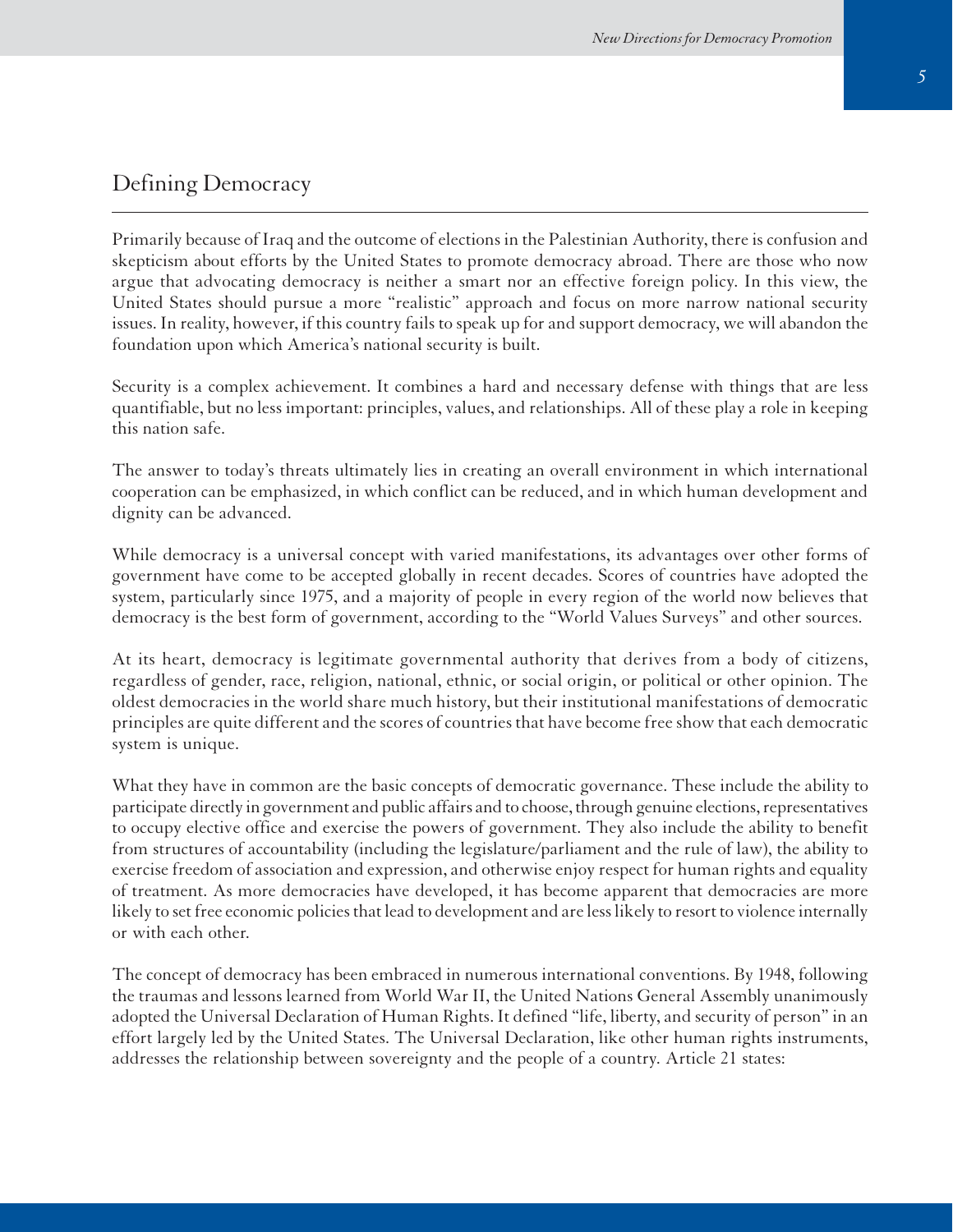The challenge, particularly in a new democracy, is to " build support for democratic governance that prevents alternatives from gaining ground."



NDI women's political participation training in Afghanistan in 2006.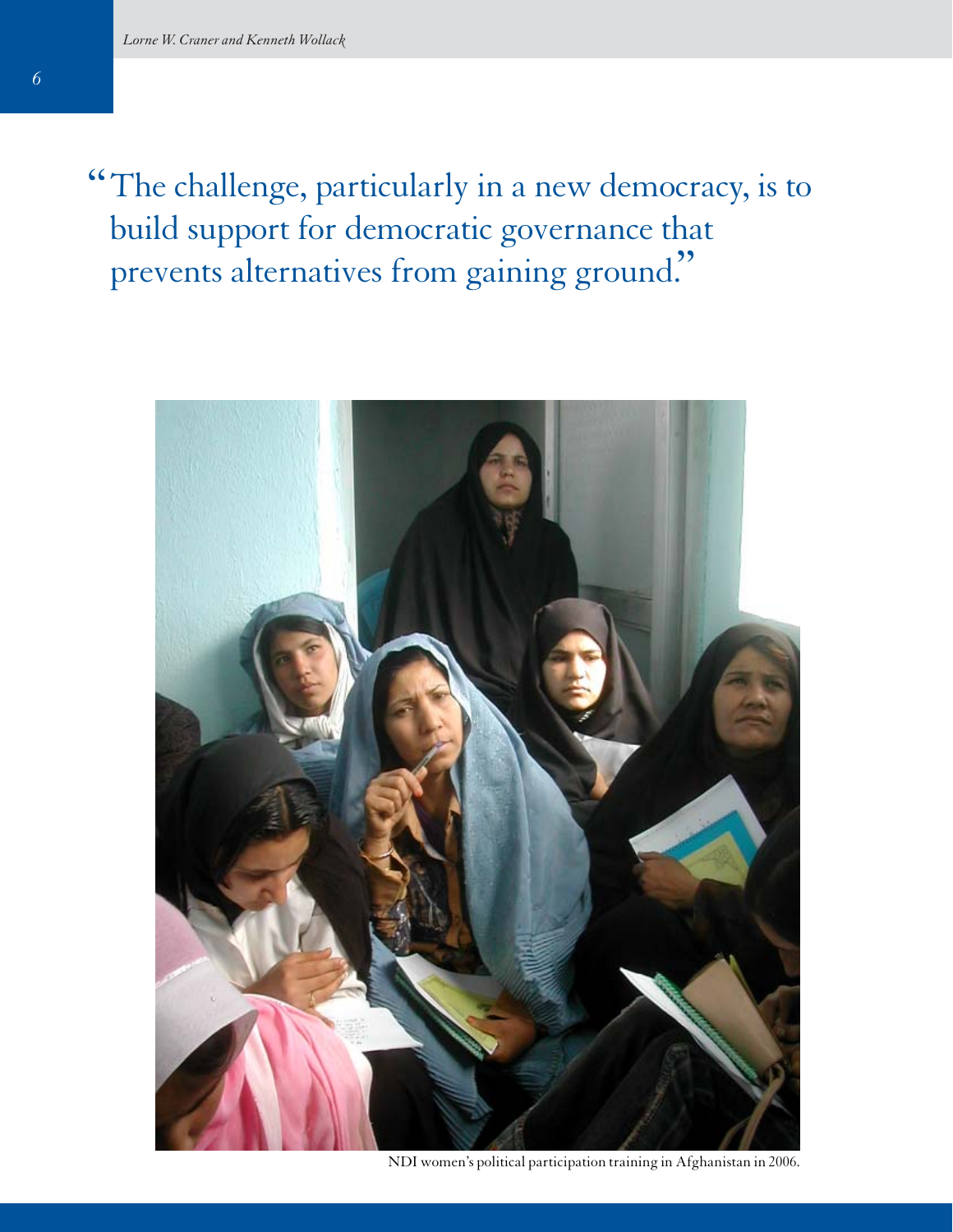"Everyone has the right to take part in the government of his [or her] country, directly or through freely chosen representatives…The will of the people shall be the basis of the authority of government; this will shall be expressed in periodic and genuine elections, which shall be by universal and equal suffrage…"

The Universal Declaration and numerous treaties that the United States has joined posited that protection and promotion of human rights, including the right to democratic governance, was central to maintaining international security and peace.

## Connecting Development with Democracy

Over the past 15 years, there has been a sea change in the attitudes of the donor community, international financial institutions, and those supporting democratic development that recognizes the interconnectedness between political and economic reform. Even from the perspective of traditional foreign assistance, the establishment of democratic institutions was the best way to assure sustainable development. Rural dislocation, environmental degradation, and agricultural policies that led to famine all traced to political systems in which the victims had no political voice, in which government institutions felt no obligation to answer to the people, and in which special interest groups felt free to exploit resources without fear of oversight or the need to be accountable. Where guarantees of individual rights within a society did not exist, the inevitable result was exploitation, stratification, disorder, and the inability to compete.

Another element of the sea change is the recognition that to advance development effectively, political institutions and organizations—legislatures and political parties—must be engaged, as well as executive branches, the courts, and civil society. A civil society without effective political institutions and organizations quickly creates a political vacuum. It sows opportunities for demagogues who promise to cut or weaken intermediary institutions such as parliaments, which are the foundation of representative government, setting the stage for a so-called "people's democracy." In addition, it leaves out institutions that are central to building the accountability needed to break patterns of waste and corruption that subvert development.

The 2002 Human Development Report of the United Nations Development Programme (UNDP) presented a clarion call about the importance of the link between democracy and development. Democratic participation, it said, is a critical end of human development, not just a means of achieving it. The report took the democracy agenda one step further by declaring that "politics," not just civics, is as important to successful development as economics. Today, the UNDP is continuing to build bridges between democracy and development, and other UN agencies and international institutions are advancing this approach.

At the same time, democratic development cannot be left off the hook. "Democracy deficits"—shortcomings in delivering genuine democratic processes and institutions and lack of attention to developing democracy as a means to improving the quality of life for all citizens—have made democracy advocates cognizant of the need to embrace development issues.

A challenge before all democracies, old and new, is keeping the people's faith and trust that this form of governance will keep its compact with the people to realize human dignity and development. There are many threats to this ideal, including corruption, poor government performance, and attempts by autocratic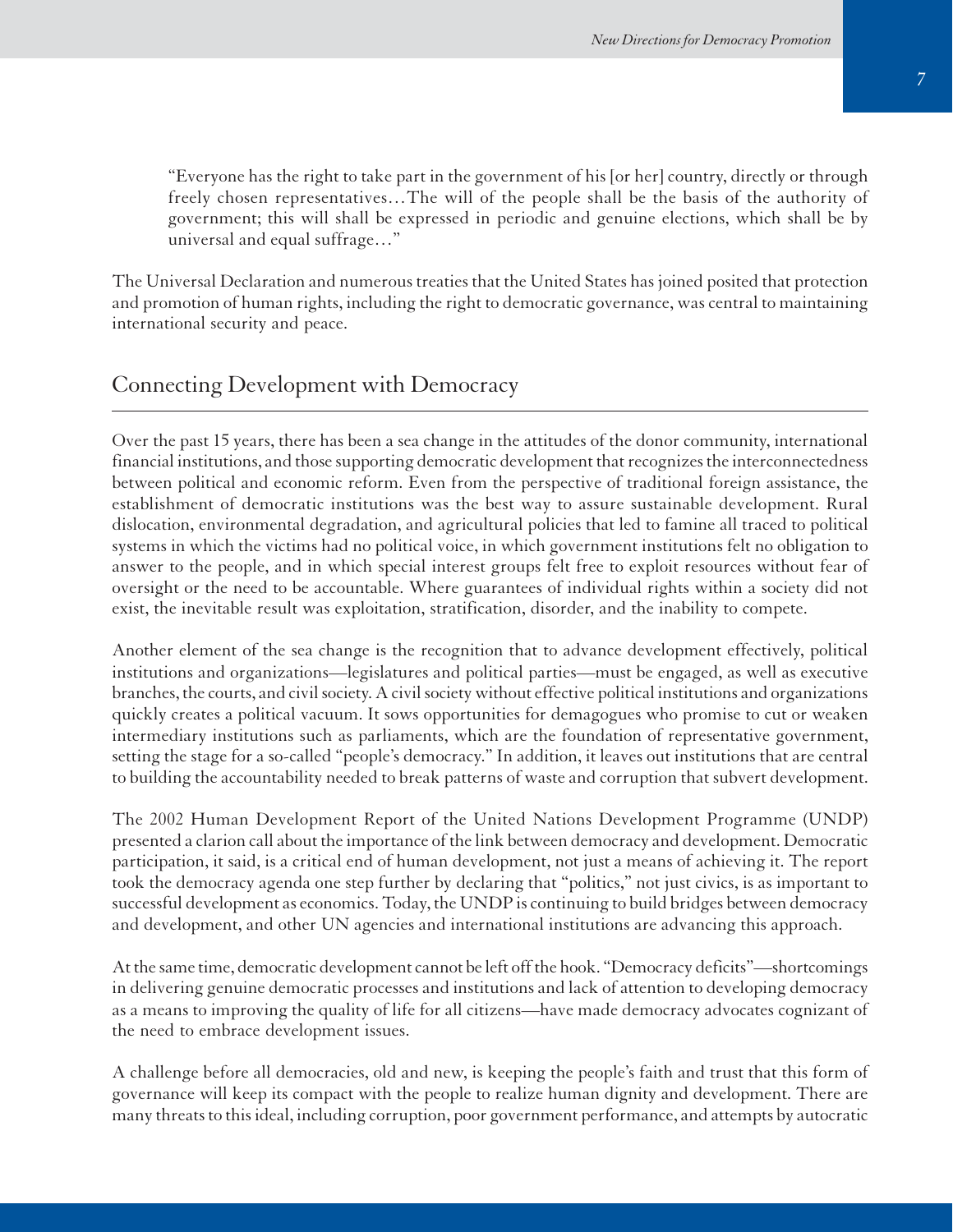governments to suppress internal democratic forces by persecuting dissidents, curbing free media, controlling civil society institutions, and dampening economic development initiatives.

Making democracy work to deliver better lives for the population is a sustained and critical challenge. Taking steps beyond initial breakthroughs, such as promoting economic betterment and ending corruption, are central to maintaining popular support. The challenge, particularly in a new democracy, is to build support for democratic governance that prevents alternatives from gaining ground—whether they are autocratic regimes, populist covers for authoritarianism, or extremist ideologies that promote intolerance and violence.

#### Creating Stability and Security

Every major peace agreement negotiated in the last two decades has included, as a principal goal, elections and the possibility of democratic governance. Developing democratic processes in the course of building sustainable peace is central to achieving stability and security—both domestically in those countries and internationally. The return on this investment is astronomical. The value of lives saved in places as diverse as East Timor, Democratic Republic of Congo, Liberia, Nepal, El Salvador, and Kosovo, to list only a few, goes far beyond the expenditures that help to build inclusive political processes that cause belligerents to put down arms and engage in peaceful competition for governmental power. The value in realized and potential economic development and the economic implications derived from international peace and stability also have to be considered in the equation.

Democracies provide the best alternatives for fostering peace across borders by maintaining internal stability and achieving economic and social development. Conversely, autocracy, corruption, and lack of accountability exacerbate powerlessness, poverty, and intolerance and breed instability, increasing the potential for conflict and extremism, while hindering efforts to address famine, disease, and other matters essential for human development.

"Democracies provide the best alternatives for fostering peace across borders by maintaining internal stability and achieving economic and social development."

Extremists exist in any society, but to become a systematic force they must exploit discontent among those who feel powerless and excluded from the political process. Extremists seek to use this disaffection to justify the use of violence. Autocrats, in turn, often use the existence of extremist violence to justify their reign and anti-democratic tactics. Vital elements in breaking this symbiotic relationship include supporting effective political reform, promoting tolerance, and furthering development. Supporting effective democratic reform in states where leaders are elected but block genuine democratic development is therefore essential, because it is the "right thing to do" and because realism—which embraces the tough work necessary to advance strategic interests—demands it.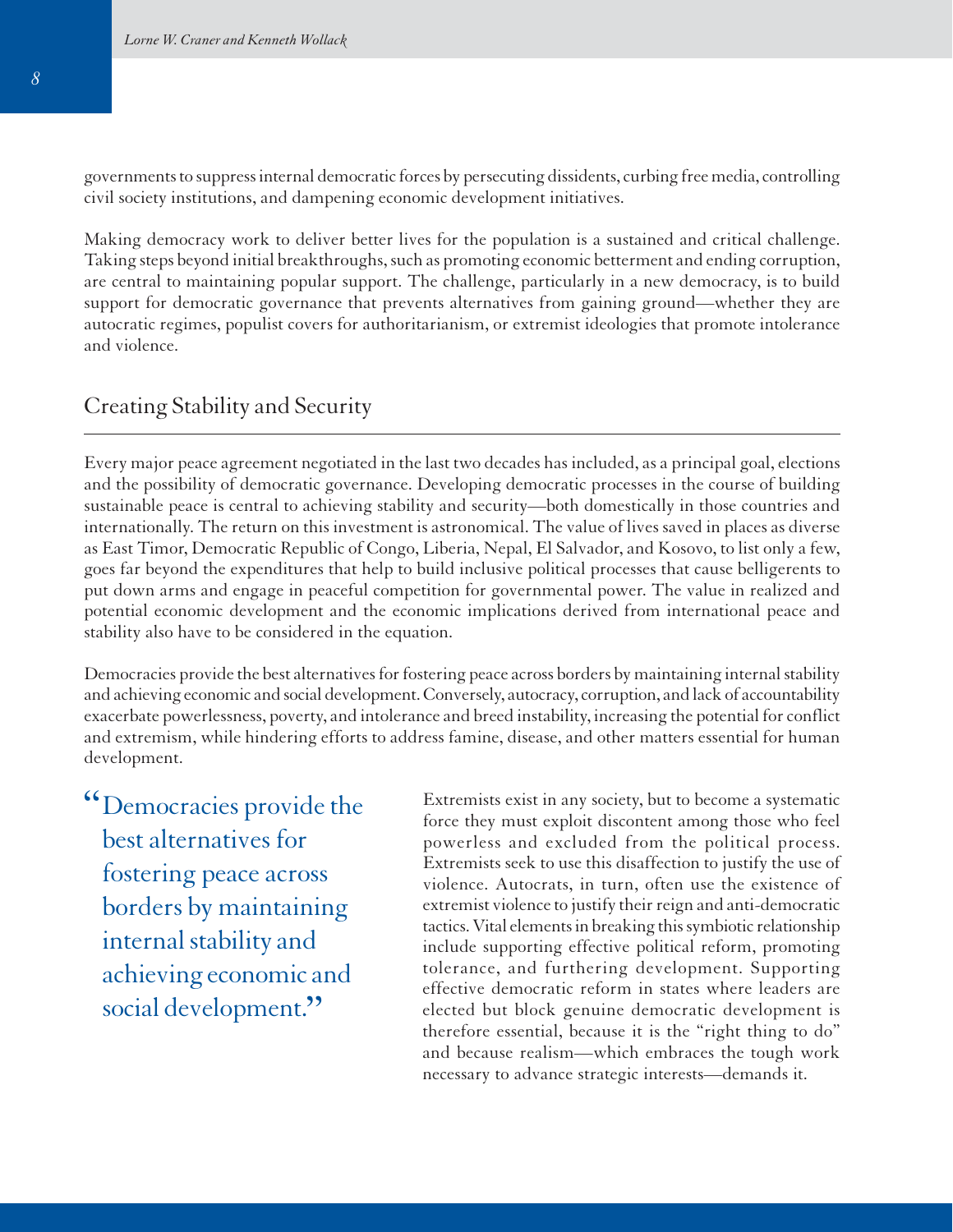The September 11, 2001 attacks increased the focus on failed states and states in conflict as potential breeding grounds and hosts for violent extremists. September 11 also put a spotlight on many regimes in the Middle East and Asia where authoritarian or semi-authoritarian regimes use repression to limit dissent and political freedom. In some majority Muslim societies in the Middle East and Asia, political repression discouraged moderates—professionals, women, business people, secular political party leaders, and moderate religious figures—from involvement in political life. Religious extremists (or at least those purporting to be religious), on the other hand, simply went underground or used mosques, religious schools, and other institutions to organize and gain strength.

In many cases, authoritarian regimes seemed to encourage some radicalization within their borders as a permanent justification for emergency law, one-party rule, and limited societal freedom. A limited international consensus emerged that democracy—with its attendant focus on accountability, transparency, and pluralism—would, over the long term, help to reduce extremism by allowing constructive avenues for dissent, alternation of power, and protections for the rights of minorities. There is also evidence that democratic systems have caused Islamist movements to become more pragmatic by offering incentives for power sharing and political inclusion.



Women at a campaign rally for the Lesotho Congress for Democracy in advance of the 2007 parliamentary elections.

## Redefining Democracy Building

"Regime change" is not a goal or objective of democracy assistance. Incremental improvements and democratic reform-—at a pace that each body politic sets—define the mode of operation. When those who hold power abuse it and frustrate the will of the people to such an extent that the people decide to take dramatic action to protect their sovereign rights, a regime may be swept away because of its opposition to democracy. That cannot be orchestrated or imposed by outside forces. Dictatorship is an imposition; democracy is about choice.

There are clear examples where those who held power breached their compact with citizens and used the powers of government to stifle the will of the people as to who should represent them. The Philippines spawned "People Power" in response to such abuse of power, as was more recently the situation in Serbia, Georgia, and Ukraine. In each case, people worked for responsiveness and accountability of government before turning to more dramatic means of changing those in power.

The use of military force has never been predicated principally on democracy policy. Toppling a government must be reserved for exceptional circumstances where those in control of a state are abusing its powers in ways that meet universally recognized grounds for intervention, such as launching international aggression or genocide and other crimes against humanity. This action is best taken multilaterally under sanction of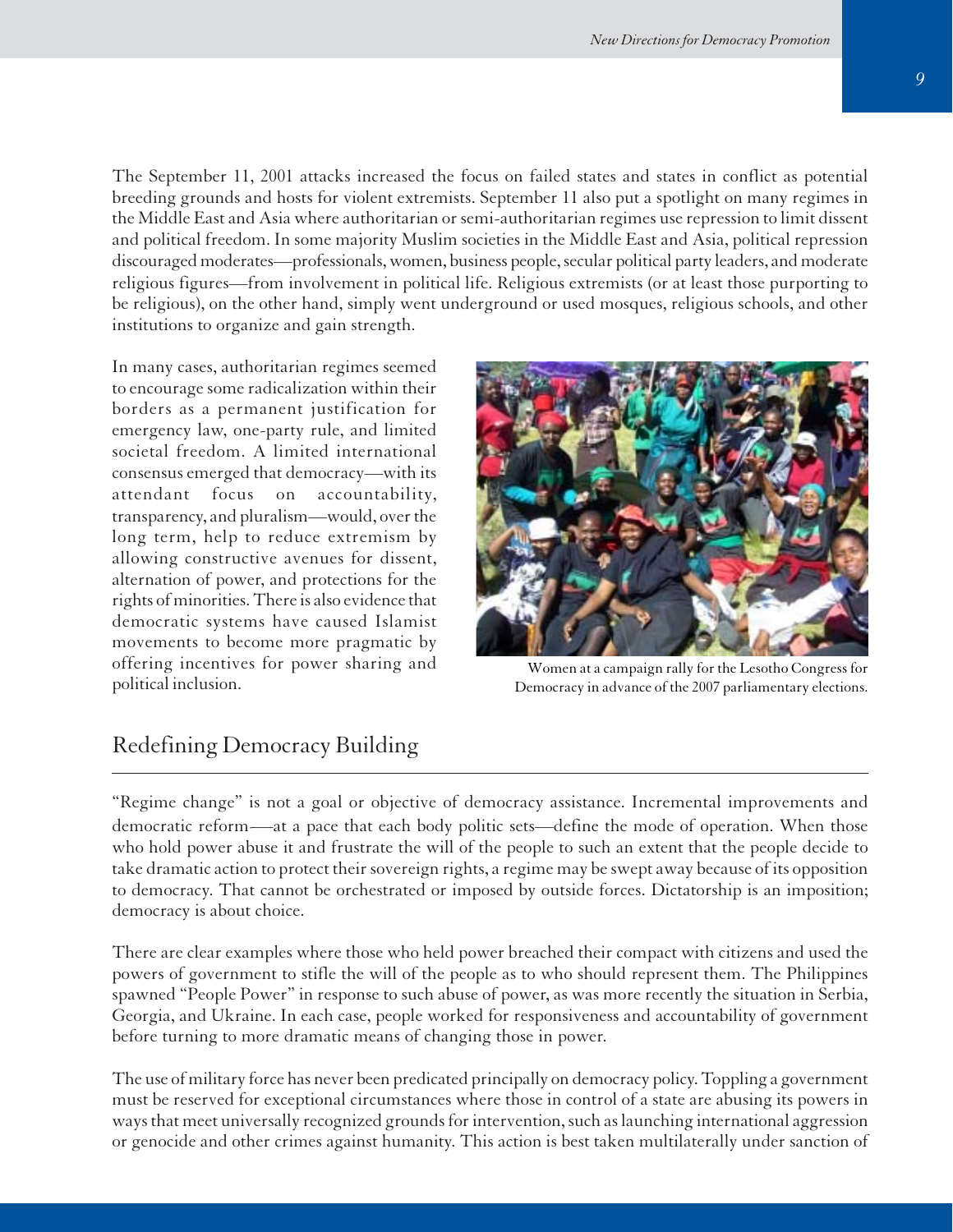the United Nations or perhaps a regional body—though should such bodies be paralyzed against required urgent action, intervention can be done without violating international law. The purpose of such intervention is not democracy promotion; it is to stop the violation of the sovereignty of other nations that breaches international peace and security or to stop universally condemned gross and massive violations of human rights. Building governance after such an intervention nonetheless should be based on the right to democratic governance and the compelling practical reasons for the international community to support democracy.

Empowering citizens to "exercise their sovereign rights between and during elections is the hallmark of democracy assistance."

Finally, democracy building is about much more than elections, which are a prerequisite but insufficient condition for democracy. The health and extent of democracies are judged as much on the basis of events and changes between elections, with democratic reformers and democracy assistance organizations working in the trenches on seemingly mundane matters: building political parties that are internally democratic, open, and responsive to constituencies; helping

parliaments conduct pluralist political debate that includes public input and leads to legislation and executive oversight; assisting civil society organizations that engage in policy advocacy and accountability activities; and supporting journalism, the rule of law, civic education, and citizen participation—including women and minorities—in government and public affairs. Empowering citizens to exercise their sovereign rights between and during elections is the hallmark of democracy assistance.

## Making Democracy Central to U.S. Policy

While support for democracy in U.S. foreign policy can be traced to the country's earliest days, in the modern era we often cite Woodrow Wilson's vision of foreign policy grounded in principles of promoting just government based on consent of the governed. Certainly, almost every president since WWII—from Democrats Franklin Delano Roosevelt, Harry Truman, John F. Kennedy, Jimmy Carter, and Bill Clinton to Republicans Dwight D. Eisenhower, Gerald Ford, Ronald Reagan, George H. W. Bush, and George W. Bush—has placed support for democracy as a central element of U.S. foreign policy. They have done so because of the compelling national interests cited above, as well as ideals.

From the Atlantic Charter to the Marshall Plan, the Berlin Airlift, and the 1961 Foreign Assistance Act, promoting democratic development has a long tradition in U.S. policy. President Carter placed a great emphasis on human rights, and President Reagan's Westminster speech took that policy further, leading to the creation of a specific U.S. democracy promotion institution, the NED, and four core independent nonprofit institutes loosely associated with the two main U.S. political parties, the U.S. Chamber of Commerce, and the American Federation of Labor-Congress of Industrial Organizations (AFL-CIO). The four institutes are the National Democratic Institute (NDI), the International Republican Institute (IRI), the Center for International Private Enterprise (CIPE), and the Solidarity Center. President George H. W. Bush expanded support for democratic development by adding it to the portfolio of the U.S. Agency for International Development (USAID). President Clinton made support for democratic development one of three central pillars of U.S. foreign policy. And President George W. Bush added emphasis, including extending democracy promotion to the Middle East.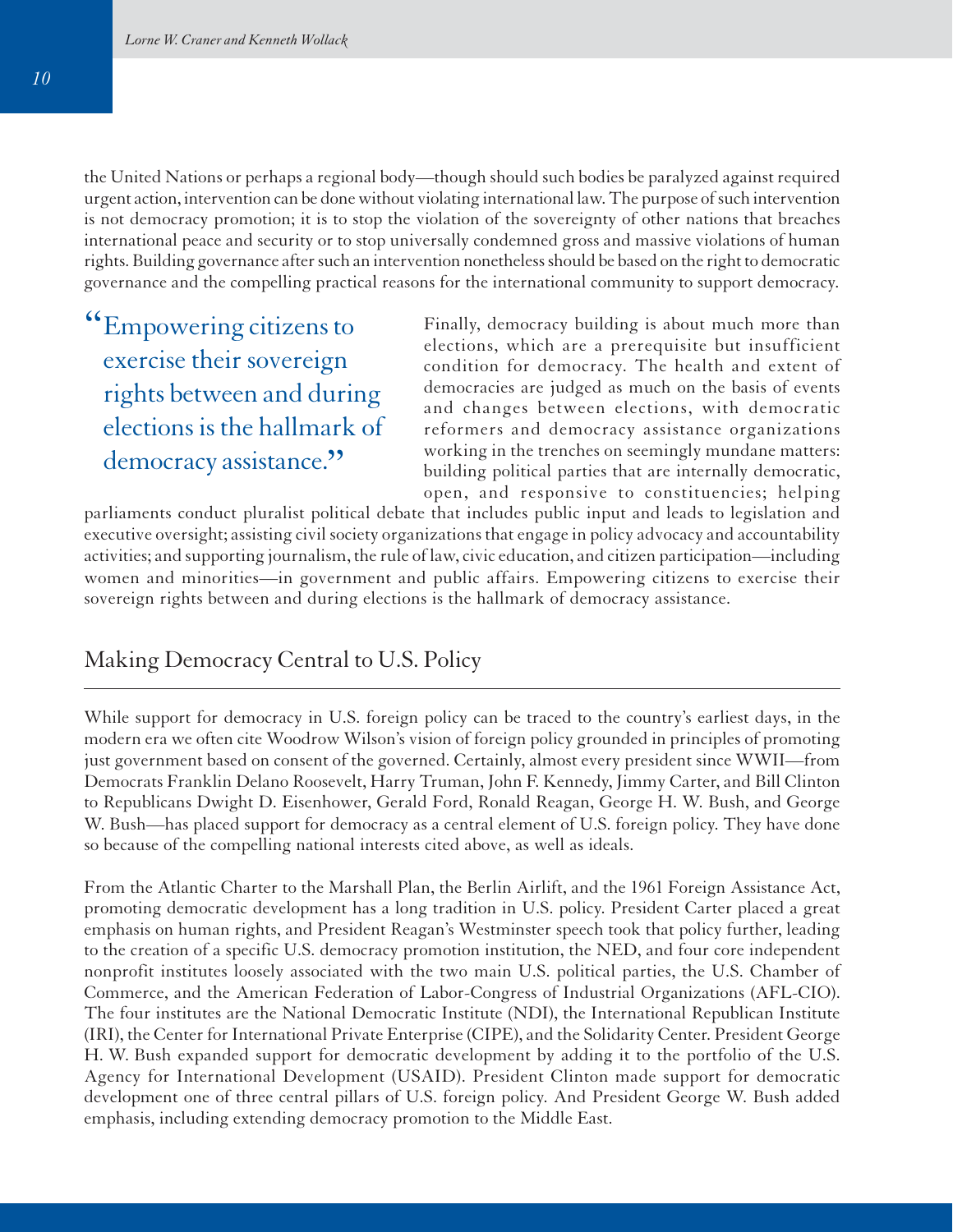U.S. government support for democracy programs comes from a variety of sources. In the early 1980s, these programs were funded primarily through the NED and its core institutes, which give concrete expression to America's democratic values while serving our country's national interest by promoting political environments that are inhospitable to political extremism.

Since the 1980s, support from USAID has allowed for a significant increase in democracy promotion activities, as has the Department of State's application of Economic Support Funds for these purposes. Greatly increased resources within the Bureau of Democracy, Human Rights, and Labor (DRL) and the creation of the Middle East Partnership Initiative (MEPI) during the George W. Bush Administration have allowed even greater opportunities for much-needed innovative democracy assistance in countries and geographic areas that are not traditional USAID recipients.

The United States also invests in democracy building through its contributions to and programs in multilateral institutions, not least of which is the United Nations. U.S. dues to the United Nations support the general extension of the rule of law and provide direct electoral assistance to many of the world's citizens, often through the Electoral Assistance Bureau. As of 2007, about half of the world's nations had received UN assistance in holding and monitoring elections and many more have received UN help in crafting or reshaping their constitutions. The United States also contributes to separate, voluntarily funded



Young leaders develop a message for a candidate in a fictional campaign during an IRI Leadership Institute for Central and Eastern Europe.

agencies of the United Nations that promote democracy and good governance, like the UNDP or the UN Democracy Fund, which was created on July 4, 2005, with the support of the Bush Administration. The Democracy Fund provides small grants to governments and civil society organizations around the world to support emerging democracies with legal, technical, and financial assistance and advice.

This pluralism in democracy assistance has served the United States well, allowing for diverse yet complementary programming that, over the long-term, could not be sustained by a highly static and centralized system. Funding by the NED, for example, has allowed its core institutes to respond quickly and flexibly to emerging opportunities and sudden problems in rapidly shifting political environments. In addition, the NED has been able to operate effectively in closed societies where direct government engagement is more difficult. Funds from USAID have provided the basis for a longer-term commitment in helping to develop a country's democratic institutions; while funding from DRL and other programs within the State Department, such as MEPI, have given the U.S. government the capacity to support without cumbersome regulations—cutting-edge and highly focused democracy programs in individual countries as well as regional and global initiatives.

While the U.S. government can set the tone and foreign aid can provide needed resources for democratic development, much of the work on the ground must be done by nongovernmental organizations (NGOs).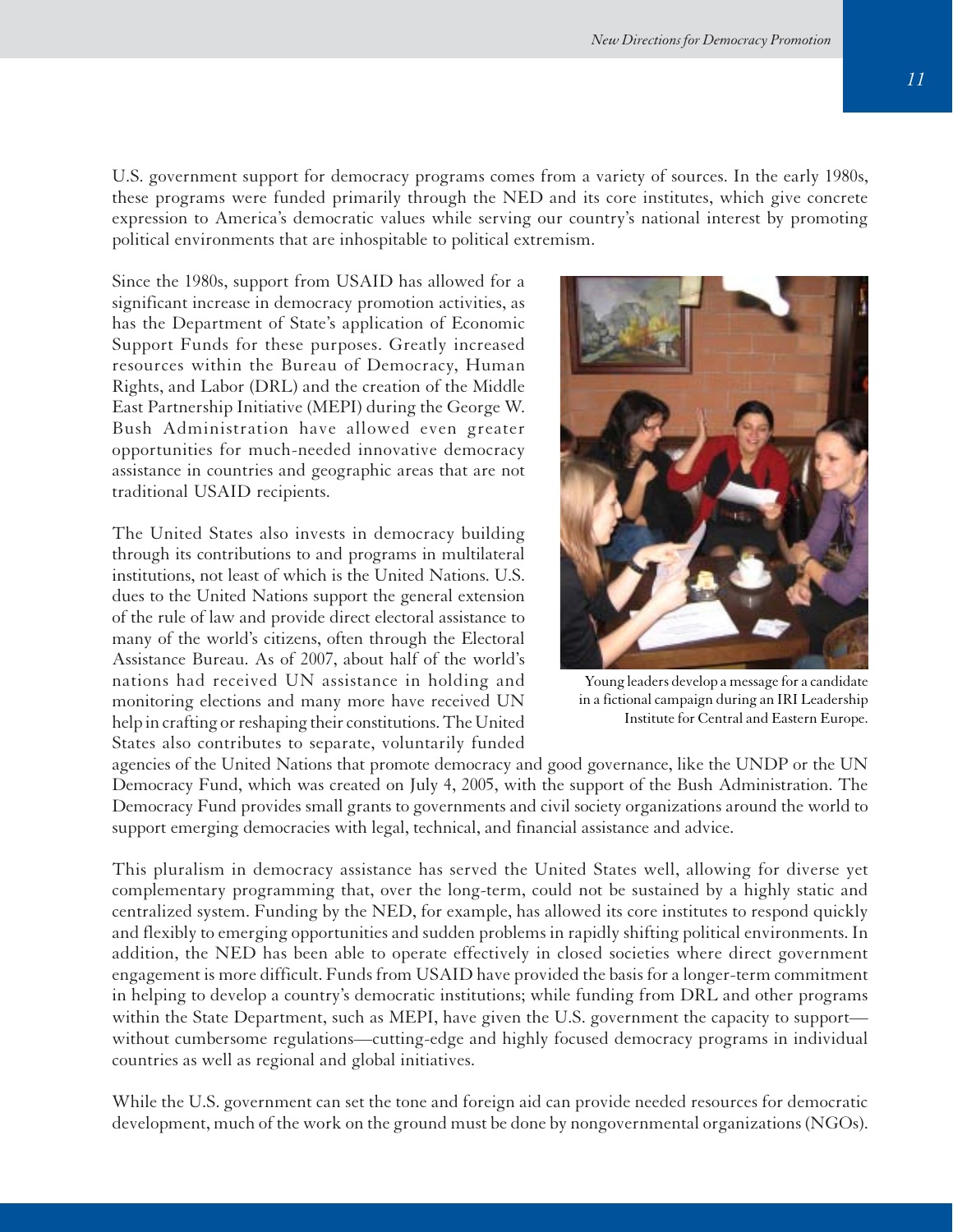

Election observers in Sierra Leone.

This is particularly true in the Middle East and Central Asia. Nonprofit NGOs are capable of assuming responsibility, yet are not constrained by the stringent rules of formal diplomacy. Such NGOs can readily share information, knowledge, and experiences with groups and individuals who are pursuing or consolidating democracy, sometimes without the cooperation or sanction of their government. Perhaps most important, in countries where a primary issue is the paucity of autonomous civic and political institutions, the fundamental idea that government ought not to control all aspects of society can be undermined by a too-visible donor government hand.

Providing assistance to those promoting democracy, like all activities, requires an ethical framework. At least four criteria are important: activities must be grounded in international law (e.g., humanitarian and human rights law); NGO initiatives must grow out of the needs and requests of democrats in the country and the democratic partners must be the people of the country where the reform is being sought (i.e., reinforcing sovereignty and domestic empowerment through knowledge transfer); and the techniques must embody good-faith efforts to provide the best practices for achieving democratic development. Finally, the work should be conducted in the open and with partners committed to pluralism and nonviolence. Attempting to assist those who often risk their lives and livelihoods to advance genuine democratic development in their countries, without giving weight to these ethical considerations, risks wasting time and resources, serves interests other than the "common good," and may even violate international norms. In essence, successfully undertaking this important activity must be done properly and with great sensitivity, including consulting the U.S. Congress, the State Department, and the relevant agency such as NED, DRL, or USAID.

## Building Support for Democracy Building

While the image of democracy building in the United States has suffered from association with the war in Iraq, the backlash against international support for democratic reform often comes from nondemocratic regimes. Leaders of these regimes often make false accusations to try to undercut support for indigenous democratic movements. Using the strength gained from economic windfalls in extractive industries, certain governments are on the offensive to stymie reform movements that are seeking peaceful reform and

 $\frac{4}{5}$ As of 2007, about half of the world's nations had received UN assistance in holding and monitoring elections."

respect for a broad range of human rights (in some cases including economic, cultural, and social rights).

While the late 20th century saw an unprecedented expansion in democracy, there have been many setbacks. These include the emergence of populist demagogues, the re-emergence of authoritarianism in some states of the former Soviet Union, and the election or increasing strength of radical Islamist groups in some Arab countries. While the reasons are varied, democracy—as a system and concept—has sometimes been blamed for not delivering increased living standards or for not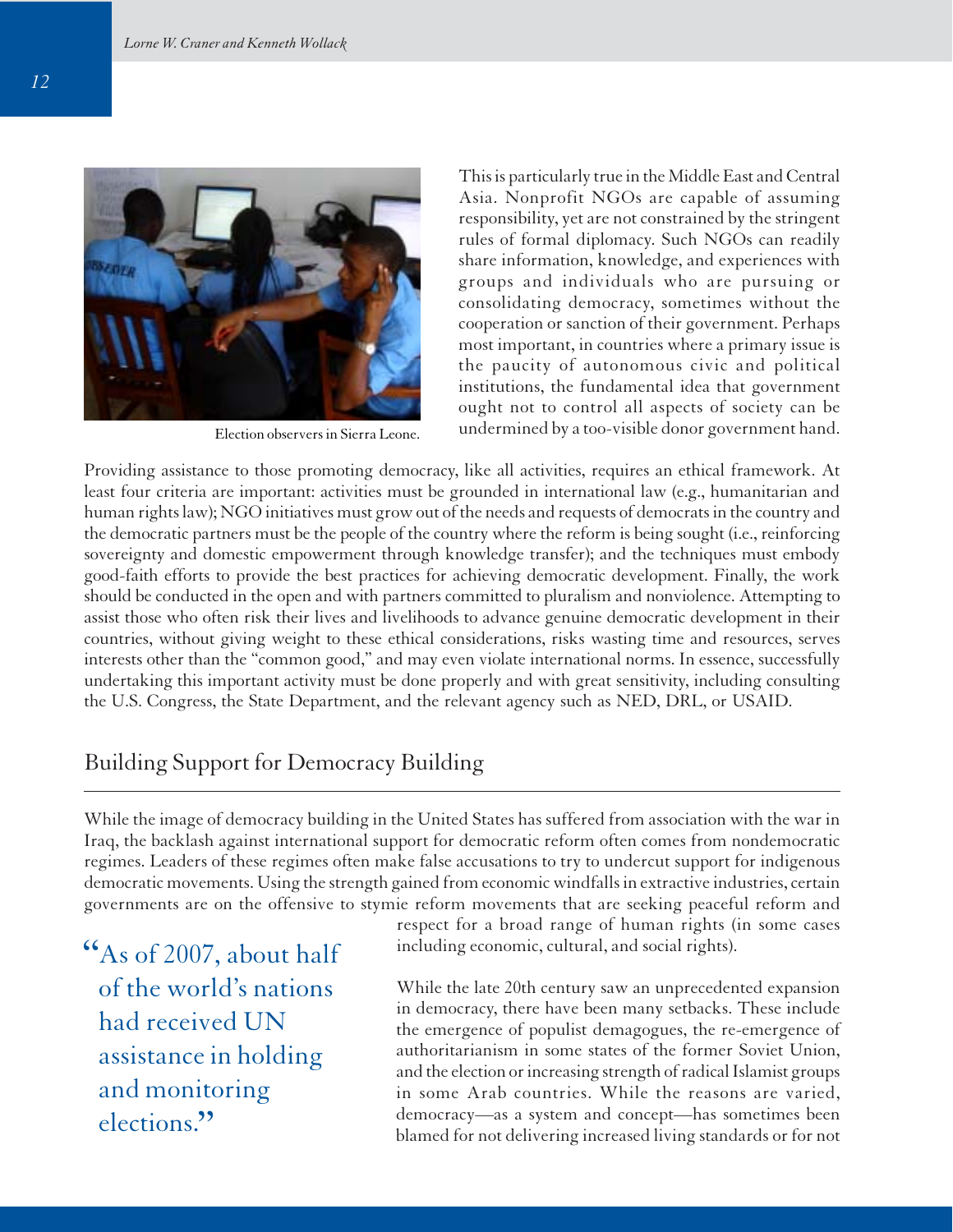adequately providing the necessities of life. Authoritarian leaders—whether in Eurasia, the Middle East, or Latin America—have used these perceived failings to push their own brand of one-party or one-man rule. To be successful, democracy cannot be just a set of concepts or processes; it must produce improvements in people's lives.

Growing recognition of the interconnectedness between economic prosperity and democracy has produced over the last decade an ever-increasing trend among nations, intergovernmental and nongovernmental organizations, and international financial institutions to support democracy and human rights activities. U.S. nonprofit NGOs engaged in assisting democratic activists around the world have been "Cooperative approaches convey a deeper truth to nations attempting a transition to democracy... they are joining a community of nations that have traversed the same course."

most successful when they have joined with others to share democratic skills. As a practical matter, peoples making the transition to democracy require diverse experiences. Those of democrats from other nations—from new and established democracies alike—are often more relevant than our own.

Cooperative approaches also convey a deeper truth to nations attempting a transition to democracy: they are not ceding something to the United States; they are joining a community of nations that have traversed the same course. They can show that while autocracies are inherently isolated and fearful of the outside world, democracies can count on natural allies and an active support structure because other nations are concerned and are watching.

In the past decade, a number of countries and intergovernmental organizations have established new democracy support initiatives. Within the UN system, the efforts of the UNDP and the UN Democracy Fund, noted earlier, have provided international support for new or flagging democracies. The UN Electoral Assistance Bureau and other bodies have similar mandates to support emerging democracies with electoral advice, assistance, monitoring, and implementation. The Organization of American States (OAS) adopted the Inter-American Democratic Charter in 2001 and conducts initiatives through its Office for the Promotion of Democracy and other mechanisms. The Organization for Security and Cooperation in Europe's (OSCE) Office for Democratic Institutions and Human Rights is active thought Europe and Eurasia. The African Union put forth a Draft Charter on Democracy, Elections, and Governance in 2006. The Commonwealth conducts active democracy assistance programs. New intergovernmental institutions, such as the International Institute for Democracy and Electoral Assistance, have come into existence.

Governments, political parties, and associations of parliamentarians have also provided assistance through, for example, the major international associations of political parties: the German political party institutes; the Netherlands Institute for Multiparty Democracy; the United Kingdom's Westminster Foundation for Democracy; and governmental initiatives by Australia, Canada, South Korea, India, South Africa, and Taiwan. The Commonwealth Parliamentary Association, European Parliament, the Council of Europe Parliamentary Assembly, the OSCE Parliamentary Assembly, the Southern African Development Community/ Parliamentary Forum, and the Inter-Parliamentary Union have all taken democracy assistance as part of their mandates. These efforts are complemented by initiatives of development aid agencies of the United Kingdom, Canada, Sweden, Norway, Denmark, the Netherlands, Australia, and other countries. The European Union has provided democracy support through the European Commission and has included democracy as criteria in its assistance agreements.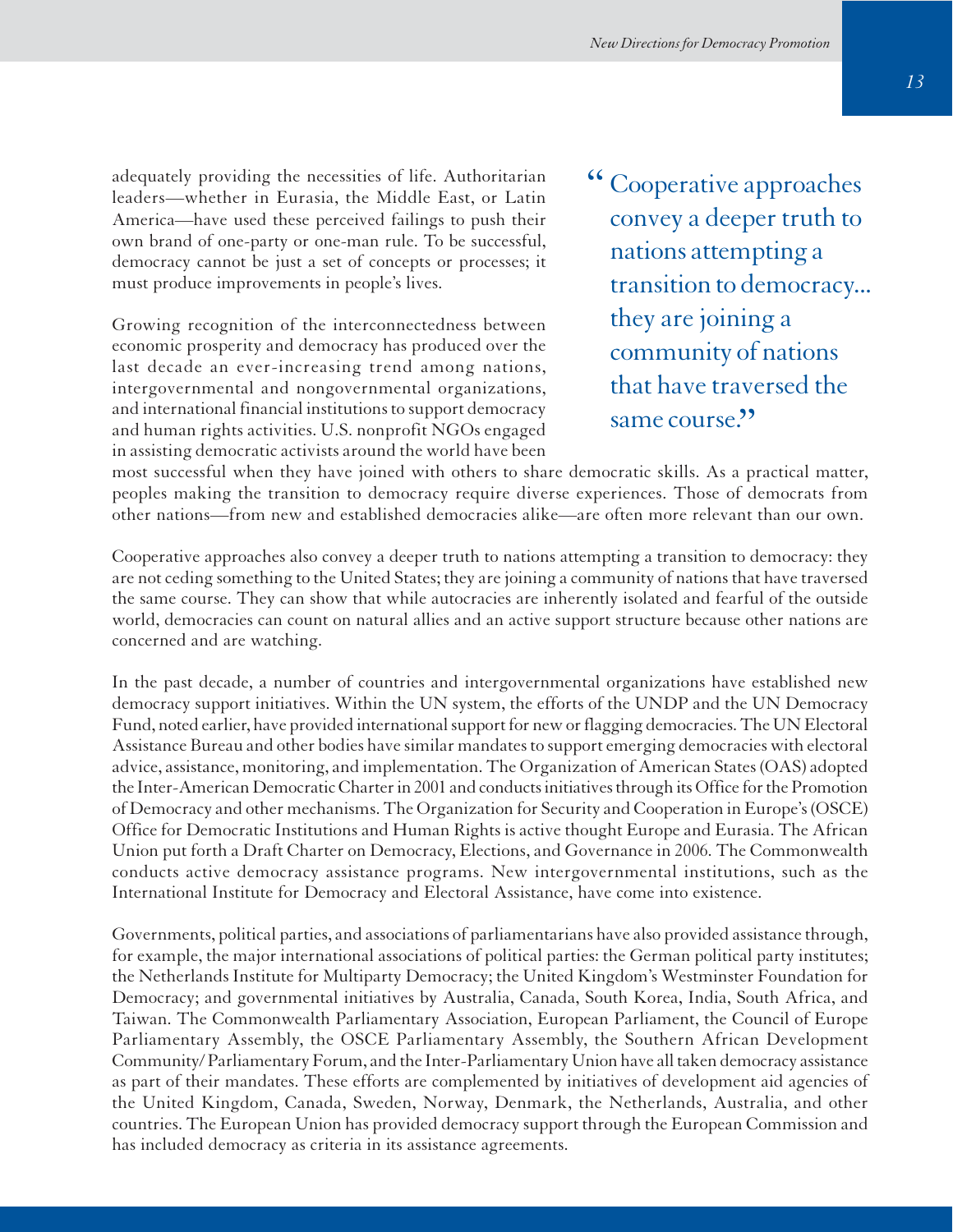#### Recommendations for the Next Administration

Underpinned by centuries of American history and political culture, democracy building has been a bipartisan constant in U.S. foreign policy for the last 30 years. Scores of nations have become democratic during that period, and have advanced economically and achieved political stability. Meanwhile the United States has benefited from an increased number of democratically governed nations, bolstering economic ties and common global interests and goals. Reactions against democracy building are coming from the diminishing number of authoritarian states, and successful American efforts to help advance democracy with sensitivity and patience are now being joined by both multilateral organizations and the ever-increasing number of democracies. For both our national interests and our ideals, the United States should remain engaged in this important effort.

Promoting democracy should be a central pillar in the conduct of U.S. foreign policy. The next President can and should rejuvenate this core concept by implementing the following recommendations in his first 100 days in office:

**• Re-energizing U.S. alliances among democratically minded nations inside and outside of the United Nations, including within the UN's regional groupings**; announcing the intent to conduct democracy promotion as much as possible by working with allies and through international organizations to give such efforts greater legitimacy and an international face. In this regard, announce continued support and funding to the United Nations Democracy Fund and the United Nations Development Programme.

**• Committing diplomatic resources to fixing the UN's new Human Rights Council** and/or expanding U.S. financial and political commitments to the UN's Office of the High Commissioner for Human Rights and its field-based operations.

**• Ensuring continued financial support for and high-level participation in regional organizations, such as the OAS and the OSCE**, which are proponents of democratic principles and of which the U.S. is a member. The U.S. should also support the democratic promotion efforts of other regional intergovernmental bodies, such as the African Union.

**• Enshrining democracy promotion as one of the key pillars of U.S. foreign policy in the National Security Doctrine**, as was done in the Clinton and Bush Administrations.

**• Continuing or expanding funding for democracy support programs** by the National Endowment for Democracy, the Department of State's Bureau for Democracy, Human Rights and Labor, the Department of State's Middle East Partnership Initiative, and the U.S. Agency for International Development.

**• Maintaining support for and funding to the Millennium Challenge Corporation and the Community of Democracies.**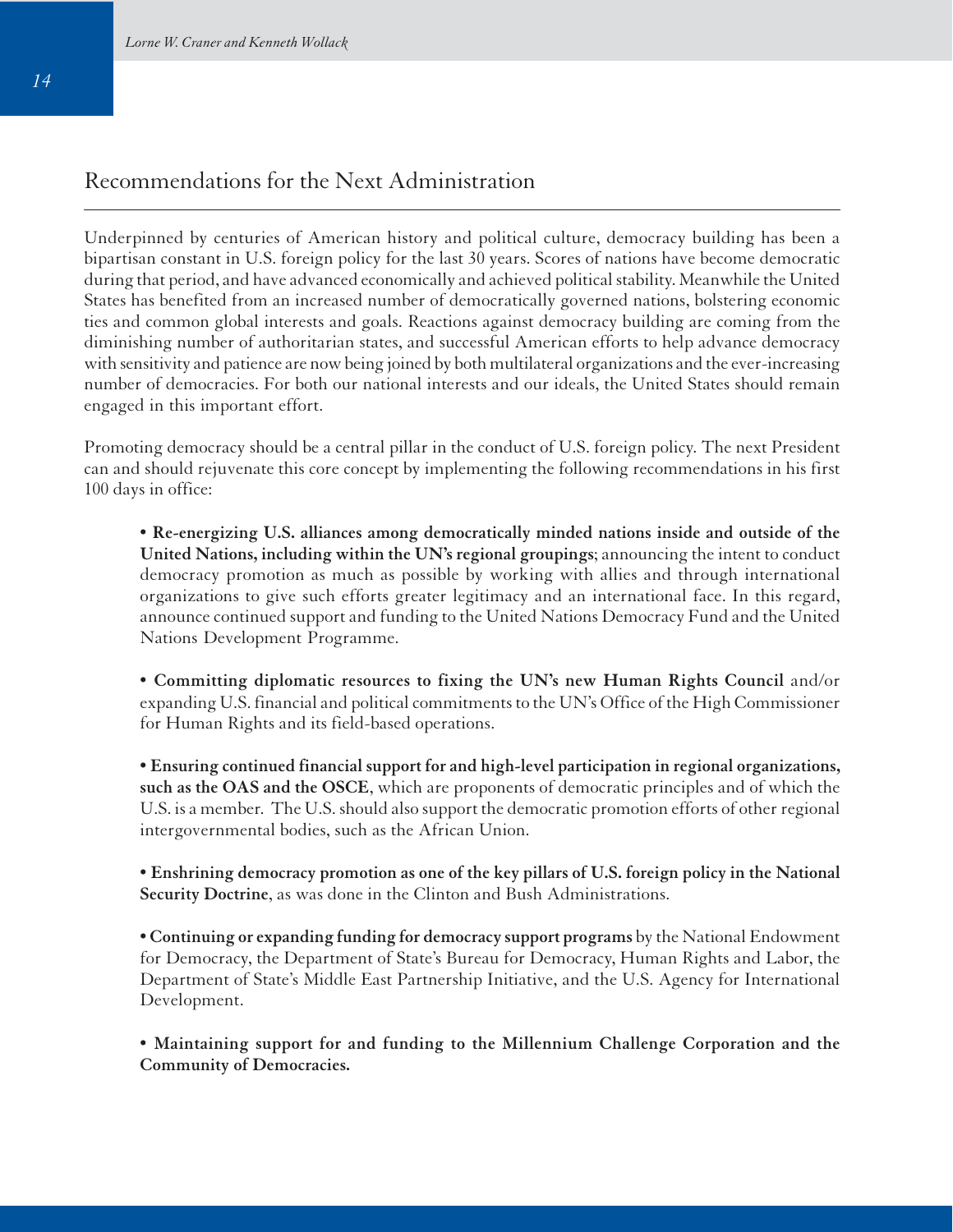**• Supporting congressionally-initiated funding for democracy support programs in Iraq.**

**• Ensuring that the value of democracy promotion efforts is understood by American diplomats through extensive programs by the Foreign Service Institute and other mechanisms.** USAID should establish, fund, and staff a Bureau for Democracy, headed by an Assistant Administrator.



NDI conflict mitigation program in Yemen.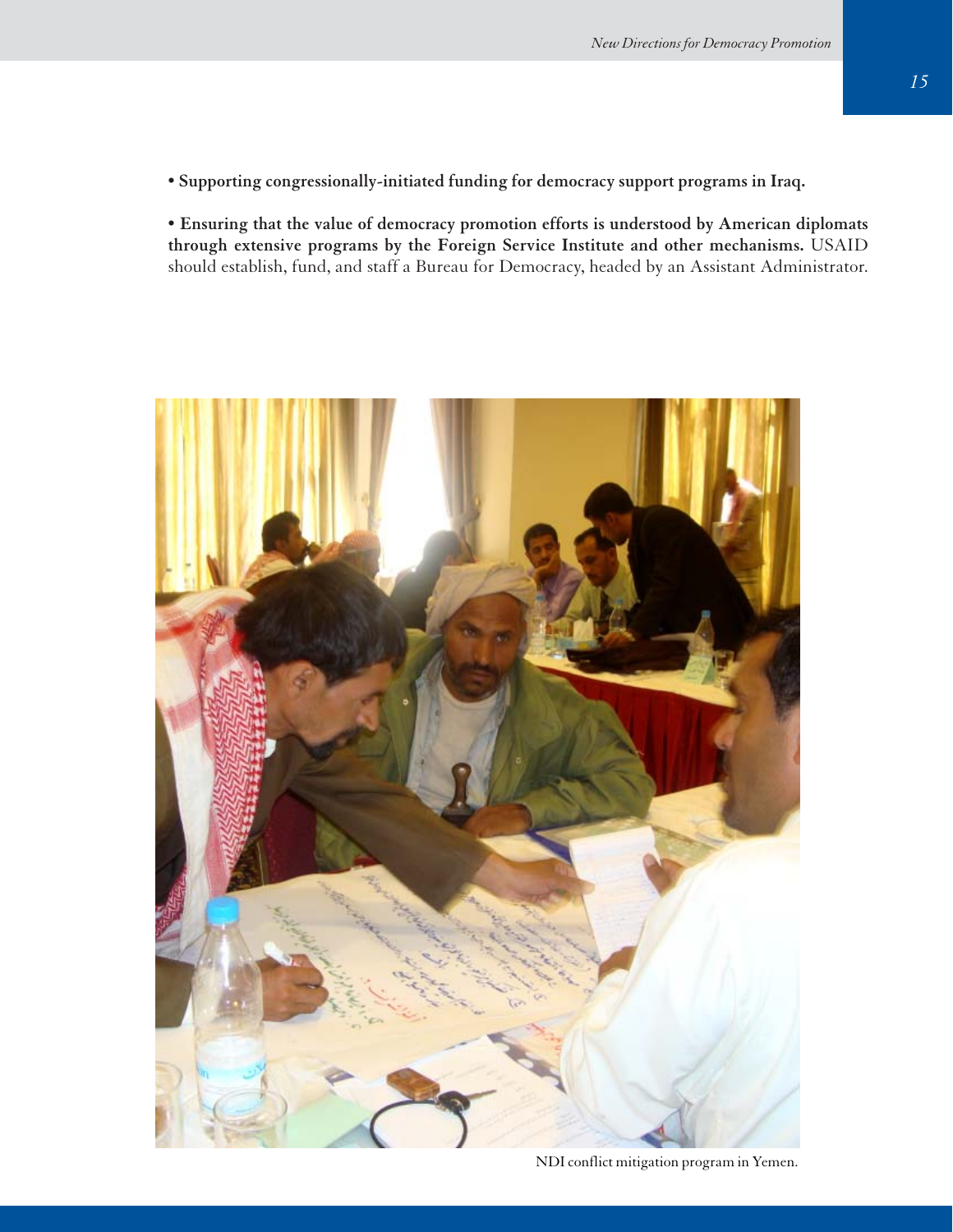### About the Authors

#### **Lorne W. Craner**

#### *President, International Republican Institute*

Lorne Craner returned to the International Republican Institute (IRI) as President in August, 2004, following his unanimous selection by IRI's Board of Directors. He has led the strengthening of IRI's programs in countries such as China, Colombia, Pakistan, Russia, and Turkey. Since 2004, IRI has broadened its work in areas such as governance, women's participation, access for the disabled, and the use of technology in democracy promotion. IRI has also built an unprecedented level of cooperation with U.S. and foreign democracy building organizations.

Previously, Craner was Assistant Secretary for Democracy, Human Rights and Labor for Secretary of State Colin Powell. Upon his departure from the State Department, Secretary Powell presented Craner with the Distinguished Service Award, the department's highest honor.

From 1995 to 2001, Craner, as IRI's President, led the Institute to new levels of programmatic achievement, fundraising, financial accountability, and news coverage. He joined IRI as Vice President for programs in 1993. From 1992 – 93 he served at the National Security Council as Director of Asian Affairs, and from 1989 – 92 was Deputy Assistant Secretary of State for Legislative Affairs. Craner was Senator John McCain's legislative assistant (LA) for foreign policy from 1986-89; he began his career as then-Congressman Jim Kolbe's foreign policy LA.

Craner received his master's degree in National Security Studies from Georgetown University and his bachelor's degree from Reed College in Portland, Oregon.

#### **Kenneth Wollack**

#### *President, National Democratic Institute*

Kenneth Wollack is president of NDI. He has been actively involved in foreign affairs, journalism, and politics since 1972. Wollack joined NDI in 1986 as executive vice president. The Institute's board of directors, then chaired by former Vice President Walter Mondale, elected him president in March 1993.

Now chaired by former Secretary of State Madeleine Albright, the Institute maintains offices in more than 60 countries and works to support democratic elections, political parties, parliaments, civic engagement, and women's political empowerment.

Before joining NDI, Wollack co-edited the Middle East Policy Survey, a Washington-based newsletter. He also wrote regularly on foreign affairs for the Los Angeles Times. From 1973 to 1980, he served as legislative director of the American Israel Public Affairs Committee (AIPAC).

Wollack has been active in American politics, serving on the national staff of the McGovern presidential campaign in 1972. He graduated from Earlham College in Richmond, Indiana, and was a senior fellow at UCLA's School for Public Affairs.

He has served on various Task Forces sponsored by the Brookings Institute, the U.S. Institute for Peace, the council on Foreign Relations, and the Center for Global Engagement. Wollack currently is a member of the Advisory Committee on Voluntary Foreign Aid and is the chairman of the board of directors for the U.S. Committee for the United Nations Development Programme.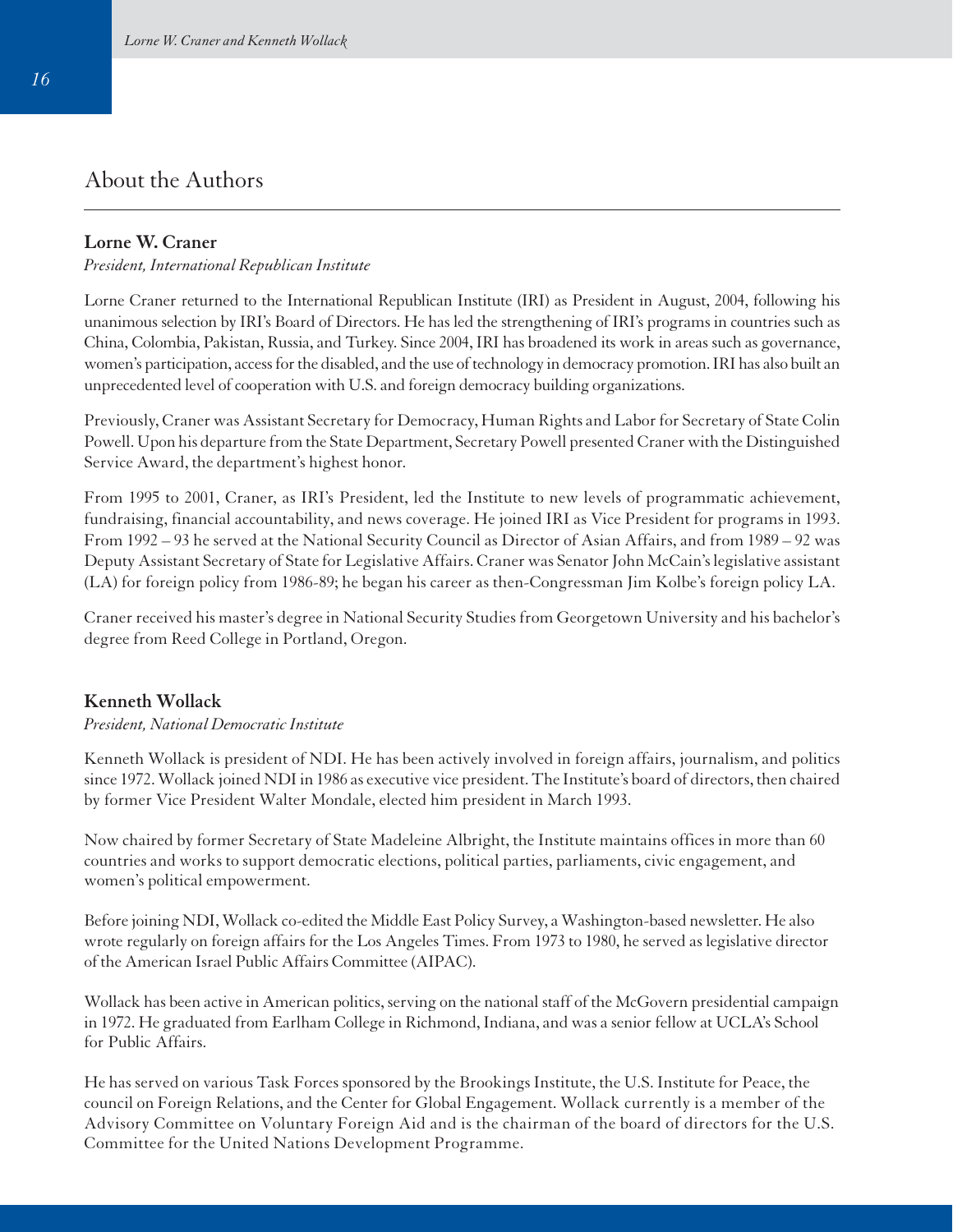

Top photo: A candidate debate in Cambodia, 2007.

Bottom photo: Civic group volunteers in Nicaragua receive polling station results during the Quick Count of the 2006 presidential election.